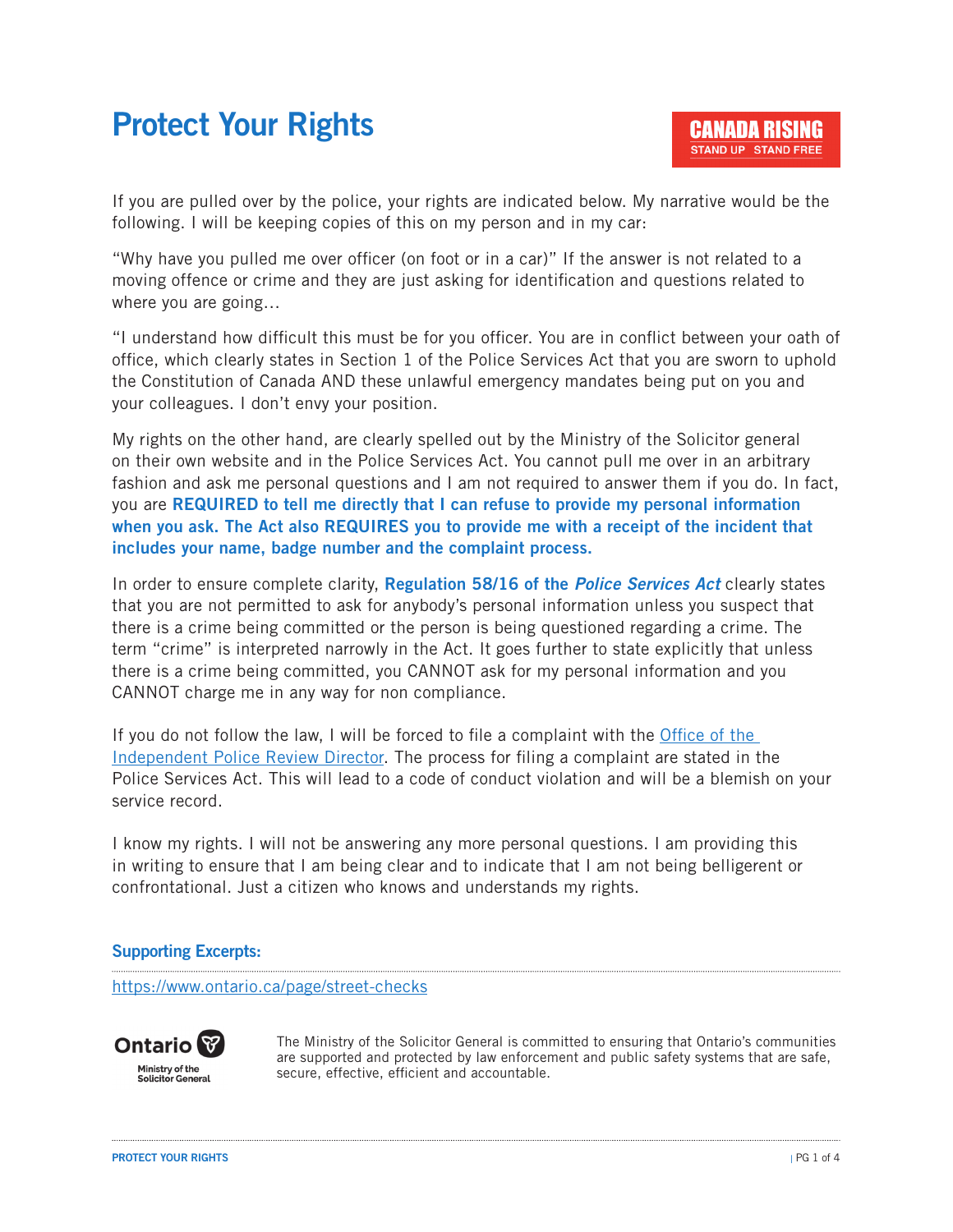#### The rules and what they mean for you

If a police officer asks you for ID in a situation when the rules apply, they must:

- $\triangleright$  have a reason, which cannot be:
	- based on race
	- arbitrary (not meaningful)
	- only because you are in a high-crime area
	- because you refused to answer a question or walked away
- $\rightarrow$  tell you why they want your identifying information
- $\rightarrow$  tell you that you can refuse to give identifying information
- $\rightarrow$  offer you a receipt even if you refuse to share information that includes:
	- the officer's name
	- the officer's badge number
	- how to contact the Office of the Independent Police Review Director, which handles complaints about police in Ontario
	- who to contact to access personal information about you that the police service has on file
- $\rightarrow$  keep detailed records of their interaction with you even if you refuse to share information

If a police officer does not follow these rules, it is a Code of Conduct violation under the Police Services Act and they may be disciplined.

# *Police Services Act*

#### ONTARIO REGULATION 268/10

#### General

Consolidation Period: From December 1, 2020 to the e-Laws currency date.

Part I Oaths and affirmations

#### *Member of the board*

1. The oath or affirmation of office to be taken by a member of the board shall be in one of the following forms set out in the English or French version of this section:

I solemnly swear (affirm) that I will be loyal to Her Majesty the Queen and to Canada, and that I will uphold the Constitution of Canada and that I will, to the best of my ability, discharge my duties as a member of the (insert name of municipality) Police Services Board faithfully, impartially and according to the Police Services Act, any other Act, and any regulation, rule or by-law.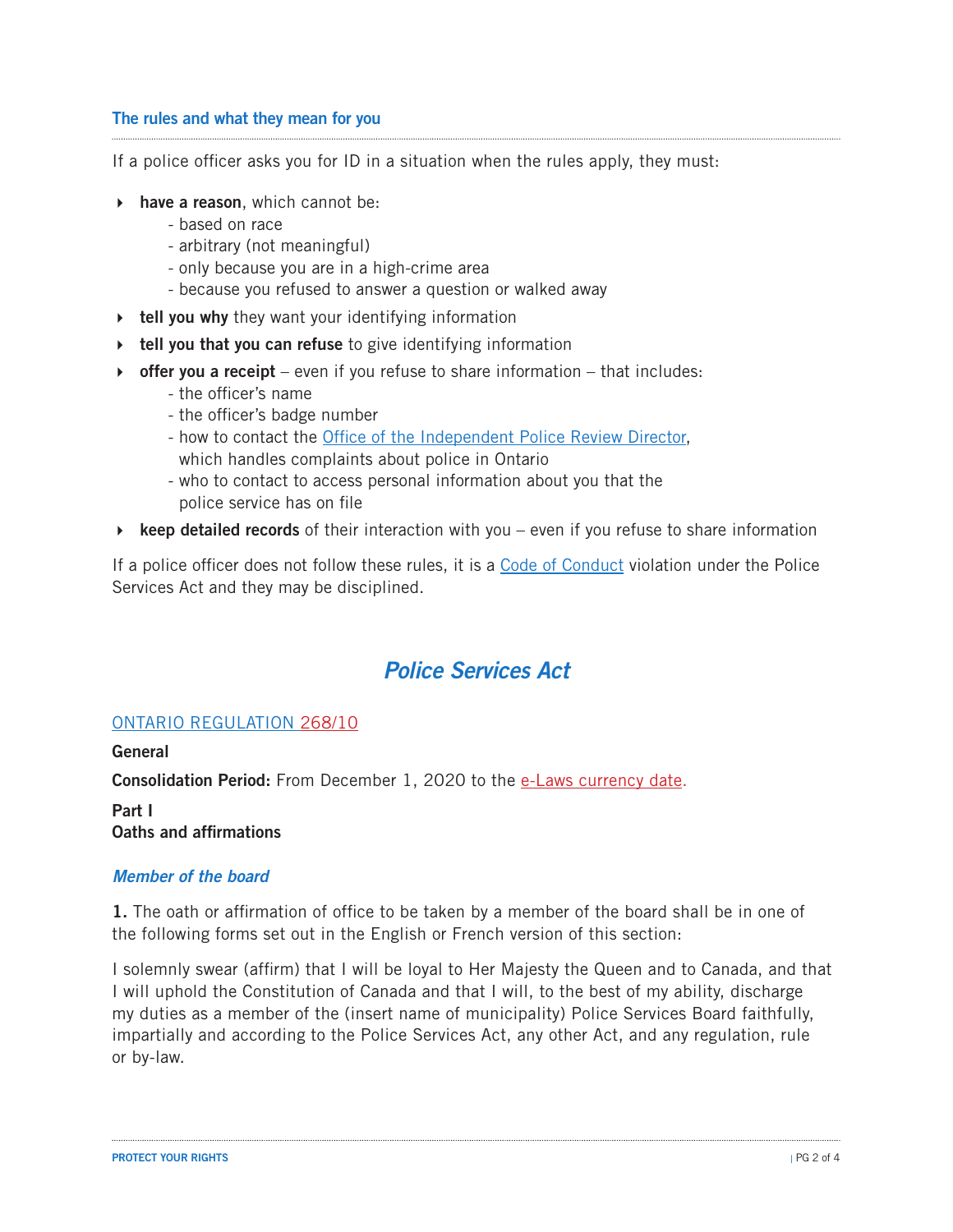#### **Schedule** CODE OF CONDUCT

2. (1) Any chief of police or other police officer commits misconduct if he or she engages in,

(a) Discreditable Conduct, in that he or she,

 (i) fails to treat or protect persons equally without discrimination with respect to police services because of race, ancestry, place of origin, colour, ethnic origin, citizenship, creed, sex, sexual orientation, age, marital status, family status or disability,

 (ii) uses profane, abusive or insulting language that relates to a person's race, ancestry, place of origin, colour, ethnic origin, citizenship, creed, sex, sexual orientation, age, marital status, family status or disability,

(iii) is guilty of oppressive or tyrannical conduct towards an inferior in rank,

(iv) uses profane, abusive or insulting language to any other member of a police force,

# (v) uses profane, abusive or insulting language or is otherwise uncivil to a member of the public,

 (vi) willfully or negligently makes any false complaint or statement against any member of a police force,

(vii) assaults any other member of a police force,

 (viii) withholds or suppresses a complaint or report against a member of a police force or about the policies of or services provided by the police force of which the officer is a member,

 (ix) is guilty of a criminal offence that is an indictable offence or an offence punishable upon summary conviction,

(x) contravenes any provision of the Act or the regulations, or

 (xi) acts in a disorderly manner or in a manner prejudicial to discipline or likely to bring discredit upon the reputation of the police force of which the officer is a member;

## Unlawful or Unnecessary Exercise of Authority, in that he or she,

(i) without good and sufficient cause makes an unlawful or unnecessary arrest,

## $(i.1)$  without good and sufficient cause makes an unlawful or unnecessary physical or psychological detention,

 (ii) uses any unnecessary force against a prisoner or other person contacted in the execution of duty, or

 (iii) collects or attempts to collect identifying information about an individual from the individual in the circumstances to which Ontario Regulation 58/16 (Collection of Identifying Information in Certain Circumstances – Prohibition and Duties) made under the Act applies, other than as permitted by that regulation;